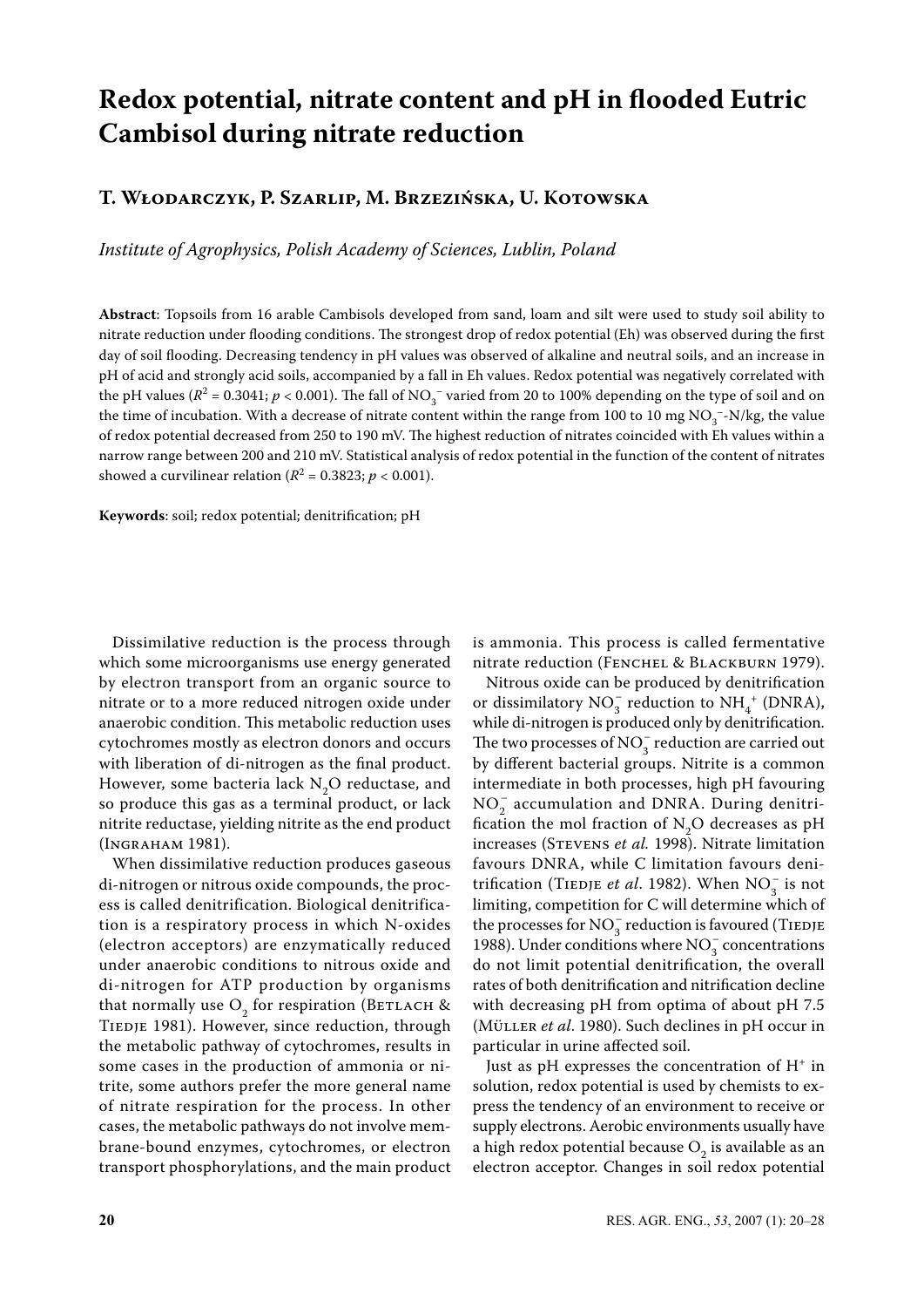are related to changes in oxygen levels (Gliński & STEPNIEWSKI 1985).

The main purpose of this study was to estimate the potential ability of soils to reduce nitrates where  $NO<sub>3</sub><sup>-</sup>$  content was a non-limiting factor (100 mg)  $NO_3^-$ -N per kg corresponding to 300 kg  $NO_3^-$ -N per ha in 20 cm top soil layer) and the relationship between aeration status of the soil reflected by redox potential and nitrate concentration and pH value. The experiments were designed to better recognize the expected interrelations between these factors.

#### **Materials and methods**

As test material for the estimation of soil ability to reduce nitrates, topsoils (0–30 cm) from 16 arable Cambisols from Poland were used in the study. The Cambisols were developed from different parent materials such as sand, loam and silt. The soils showed also a high variation in the content of organic matter of endogenous nitrate and pH (Table 1).

The soil samples (5 g of air-dry mass) were placed in 38  $\mathrm{cm}^3$  glass vessels (standard units) and treated with  $\mathrm{KNO}_3^{\vphantom{3}}(100\:\mathrm{mg}\:\mathrm{NO}_3^{\vphantom{3}}\textrm{-N/kg})$  and distilled water to reach a soil/water ratio of 1:1 (w/w); 0.5 ml of solution (containing  $1g\, \mathrm{NO}_3^-, N/kg$ ) and distilled water

(4.5 ml). The vessels containing suspensions were tightly sealed with rubber stoppers and incubated in an atmosphere diluted with gaseous nitrogen in order to simulate the lower oxygen content in soil air as compared to one. The average concentration of  $O_2$  in the vessels at the start of the incubation was about  $10\% \pm 0.5$  (replaced by  $N_2$ ).

The soils were incubated at 20°C and monitored for  $O_2$  after 1, 2, 3, 5, 7, 10, 14, 21, 28, 32 and 34 days by sampling the air in the vessels. The content of  $O<sub>2</sub>$ was determined by gas chromatography, using a Shimadzu GC-14 (Japan) apparatus fitted with a thermal conductivity detector, at 60°C. Gas samples were analysed at 40°C with the use of column packed with a molecular sieve 5A, with He as a carrier gas flowing at a rate of 40 ml/min. Incubation vessels were replicated three times. A set of 30 samples was prepared for each soil. These vessels were opened in three replications after 1, 2, 3, 5, 7, 10, 14, 21, 28, 32 and 34 days of the incubation and used to measure pH, redox potential (Eh) as described by MALICKI and WALCZAK (1983) and GLIŃSKI and STĘPNIEWSKI (1985) and nitrate content. Determination of nitrate in the material studied was performed with the help of the FIA-Star 5010 flow-through spectrophotometric analyser made by Foss Tecator.

| Soil No. | Type of soils     | Sampling   |            | Particle size distribution (%) |                  |               |                  |
|----------|-------------------|------------|------------|--------------------------------|------------------|---------------|------------------|
|          |                   | depth (cm) | $>0.05$ mm | $0.05 - 0.002$ mm              | $< 0.002$ mm     | $C_{org}(\%)$ | $NO3~N0$ (mg/kg) |
| 39       |                   | $5 - 10$   | 95         | 5                              | $\boldsymbol{0}$ | 0.67          | 4.53             |
| 224      |                   | $15 - 25$  | 85         | 12                             | 3                | 0.32          | 6.47             |
| 342      | soils devel-      | $10 - 20$  | 74         | 21                             | 5                | 0.44          | 29.94            |
| 434      | oped from<br>sand | $0 - 30$   | 81         | $13\,$                         | 6                | 0.74          | 18.49            |
| 543      |                   | $10 - 25$  | 69         | 28                             | 3                | 0.88          | 9.78             |
| $772\,$  |                   | $0 - 15$   | 84         | 15                             | $\mathbf{1}$     | 0.49          | 13.66            |
| 110      |                   | $10 - 15$  | 54         | 33                             | 13               | 0.67          | 10.25            |
| 328      | soils devel-      | $0 - 24$   | 63         | $23\,$                         | 14               | 0.77          | 9.46             |
| 351      | oped from         | $10 - 25$  | 71         | $21\,$                         | $\,$ 8 $\,$      | 0.57          | 17.88            |
| 922      | loam              | $5 - 20$   | 55         | $41\,$                         | 4                | 1.89          | 5.37             |
| 951      |                   | $5 - 15$   | $32\,$     | 60                             | 8                | 2.85          | 65.76            |
| 113      |                   | $15 - 20$  | 78         | 22                             | $\mathbf{0}$     | 0.92          | 58.2             |
| 147      | soils devel-      | $15 - 20$  | 16         | 49                             | 35               | 1.95          | 9.97             |
| 672      | oped from         | $10 - 20$  | 28         | 65                             | 7                | 0.94          | 67.42            |
| 947      | silt              | $5 - 20$   | 52         | $43\,$                         | $\sqrt{5}$       | 2.31          | 32.93            |
| 984      |                   | $10 - 20$  | 27         | 67                             | 6                | 1.24          | 7.87             |

Table 1. Basic properties of the soils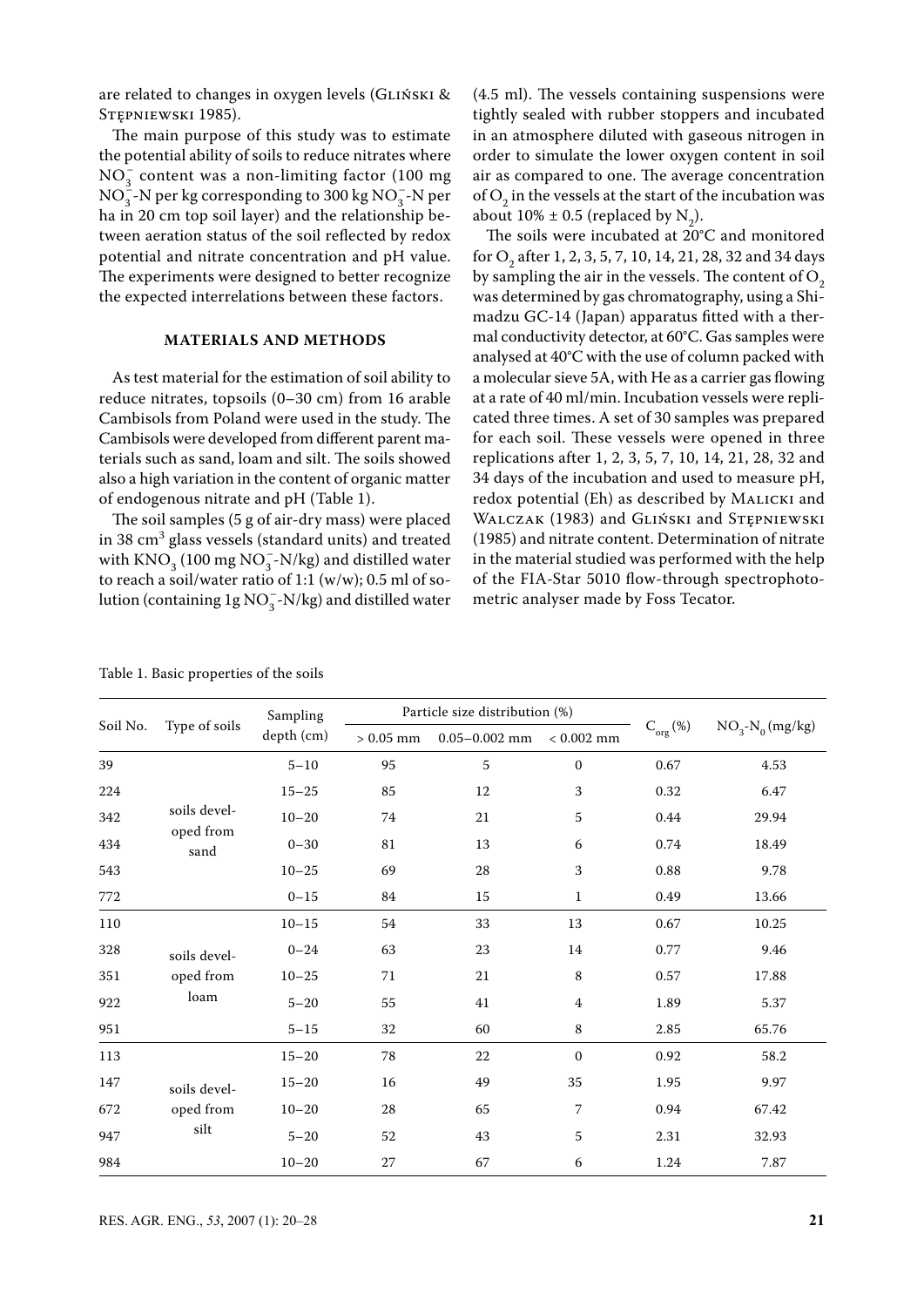The mean value of dependent variables (*y*) for the determined range of independent variables (*x*) was used for statistical processing of the data (Statgraphics 5.0). The analysis of regression was used in the next statistical processing of the data. The exponential ( $y = e^{a + bx}$ ) and logarithmic ( $y = a \ln x + b$ ) functions were used in the regression analysis and the model with the highest  $R^2$  was elected as the best fit to the experimental data.

# **results and Discussion**

### **Characterization of studied soils**

The studies were conducted on 16 Cambisols selected from the bank of soil samples established at the Institute of Agrophysics, PAS, in Lublin, Poland.

Soils selected for the study originated from Ap horizon with a depth of 0–30 cm (Table 1) and are differed in taxonomical and textural soil units, representing sands, loams and silts.

Air dried soil samples were stored at room temperature within the range from 10 to 20°C.

Principal characteristics of the soils studied are presented in Tables 1 and 2.

| Table 2. Physico-chemical properties of the soils |  |
|---------------------------------------------------|--|
|---------------------------------------------------|--|

The soil material involved in the studies is characterized by varied content of organic matter – from 0.32 to 2.85%, by a wide range of pH values – from 4.14 to 7.53, and by a broad spectrum of content of nitrates – from 4.53 to 67.42 mg  $NO_3^-$ -N/kg. The soils samples differed in particle size distribution, with sand fraction content ranging from 16 to 95% and clay content ranging from 0 to 35%. Therefore, the soils selected for the study meet the requirement of being representative for Cambisols in Poland.

#### **Dynamics of redox potential changes in the soils**

Redox potential values determined after two hours of flooding of soil samples with distilled water with an addition of nitrate ( $Eh_{O+NO3}$ ), in an amount equivalent to that in samples subjected to incubation, showed a certain variation (Table 2). Among the soils tested, approximately 50% showed  $\text{Eh}_{\text{O+NO3}}$  above 300 mV (within the range from +302 to +332 mV). The initial value of Eh determined in water was similar to that obtained in the soils with the addition of nitrates and varied from +302 to +321 mV. The values of  $\text{Eh}_{\text{O+NO3}}$  of the remaining soils did not drop below +200 mV and varied from +220 to +298 mV, analogous analysis of Eh in water gave values from +229 to +295 mV.

| Type of soils                | Soil No. | $pH_0^{\#}$ | $\rm pH_{final}$ | $Eh_0^{\#}(mV)$ | $\mathrm{Eh}_{0+\mathrm{NO3}}^{\phantom{+}}{}^{\#}(\mathrm{mV})$ | $\mathrm{Eh}_{\underline{\mathrm{final}}}$ |
|------------------------------|----------|-------------|------------------|-----------------|------------------------------------------------------------------|--------------------------------------------|
|                              | 39       | 4.64        | 4.9              | 295             | 292                                                              | 218                                        |
|                              | 224      | 6.32        | 6.43             | 256             | 238                                                              | 203                                        |
| Soils developed              | 342      | 7.07        | $7.5\,$          | 290             | 268                                                              | 204                                        |
| from sand                    | 434      | 4.45        | 5.23             | 321             | 331                                                              | 219                                        |
|                              | 543      | 5.99        | 5.48             | 295             | 298                                                              | 204                                        |
|                              | 772      | 4.5         | 4.58             | 314             | 322                                                              | 215                                        |
|                              | 110      | 4.38        | 4.91             | 284             | 296                                                              | 206                                        |
|                              | 328      | 6.03        | 6.99             | 229             | 220                                                              | 193                                        |
| Soils developed<br>from loam | 351      | 7.53        | 6.47             | 286             | 286                                                              | 189                                        |
|                              | 922      | 4.45        | 5.92             | 295             | 248                                                              | 193                                        |
|                              | 951      | 4.14        | 5.64             | 316             | 315                                                              | 204                                        |
|                              | 113      | 4.5         | 5.07             | 313             | 332                                                              | 207                                        |
|                              | 147      | 6.66        | 7.38             | 290             | 291                                                              | 105                                        |
| Soils developed<br>from silt | 672      | 4.85        | 5.53             | 303             | 303                                                              | 213                                        |
|                              | 947      | 5.29        | 6.8              | 302             | 302                                                              | 178                                        |
|                              | 984      | 4.87        | 6.49             | 312             | 311                                                              | 172                                        |

# the data from the beginning of incubation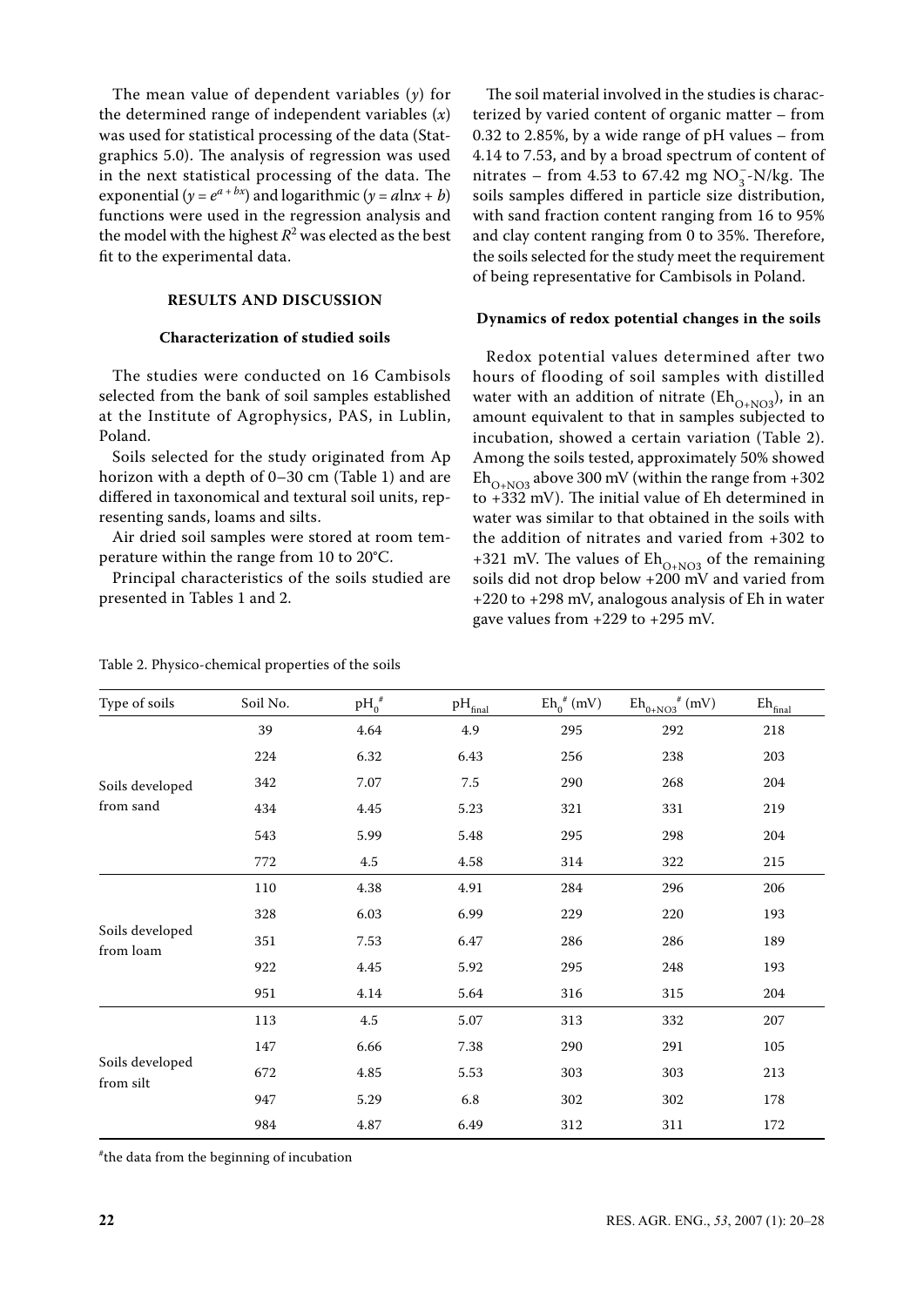Anaerobic conditions caused by soil flooding with nitrate solution and incubation at 20°C for a period longer than 21 days caused a drop in redox potential of the studied soils by 27 to 186 mV (Table 3).

Soils developed from sand and loams showed a similar drop in Eh values, by 32–112 mV and 27–111 mV, respectively, while soils developed from silts were characterized by the greatest drop in Eh values  $-$  by 90 to 186 mV (Table 3).

Analysing the rate of decrease of Eh values, caused by the state of anaerobiosis, it was found that the strongest drop in the redox potential took place during the first 24 hours of the experiment, in all the soils studied (Figure 1a,b,c). Subsequent days of the experiment brought only a slight decrease in the values of Eh or a stabilization of the potential, with the exception of soil No. 147 developed from clay, where the value of Eh decreased systematically throughout the period of the experiment and reached the level of 105 mV. Among the soils studied, in three soils developed from loams and in three of silt origin a decrease was observed in the value of redox potential below the level of +200 mV.

#### **Redox potential versus pH of soil**

Changes in redox potential in soils caused concurrent changes in the pH value of the soil environment, related with the participation of  $H^+$  ions in oxygen reduction reactions (Ponnamperuma *et al*. 1966; Bohn 1970; Haavisto 1974; Buresh & Patrick 1978).

| Type of soils             | Soil No. | $NO_3^-$ consumption (%) | $\Delta E h^{\#}$ (mV) | $\Delta\text{pH}^{\text{\#}}$ |
|---------------------------|----------|--------------------------|------------------------|-------------------------------|
|                           | 39       | 36.5                     | $-74\,$                | $+0.21\,$                     |
|                           | 224      | $22.1\,$                 | $-32\,$                | $-0.90$                       |
|                           | 342      | 59.4                     | $-64$                  | $+0.12$                       |
| Soils developed from sand | 434      | $25\,$                   | $-112$                 | $+0.98$                       |
|                           | 543      | 86.4                     | $-94$                  | $\boldsymbol{0}$              |
|                           | $772\,$  | $31.1\,$                 | $-107$                 | $+0.60$                       |
|                           | $110\,$  | 67.8                     | $-90$                  | $-0.19$                       |
|                           | 328      | 100                      | $-27\,$                | $+0.14\,$                     |
| Soils developed from loam | 351      | $100\,$                  | $-103$                 | $-1.10$                       |
|                           | 922      | $100\,$                  | $-55\,$                | $+2.09$                       |
|                           | 951      | $100\,$                  | $-111$                 | $+2.00$                       |
|                           | 113      | 20.2                     | $-115$                 | $+0.12$                       |
|                           | 147      | $100\,$                  | $-186$                 | $+0.68$                       |
| Soils developed from silt | 672      | 60.3                     | $-90$                  | $+0.85$                       |
|                           | 947      | $100\,$                  | $-124\,$               | $+1.43\,$                     |
|                           | 984      | $100\,$                  | $-139$                 | $+1.78\,$                     |

Table 3. Nitrate consumption and changes in the pH and Eh value at the end of incubation

# the differences between the beginning and the end of the incubation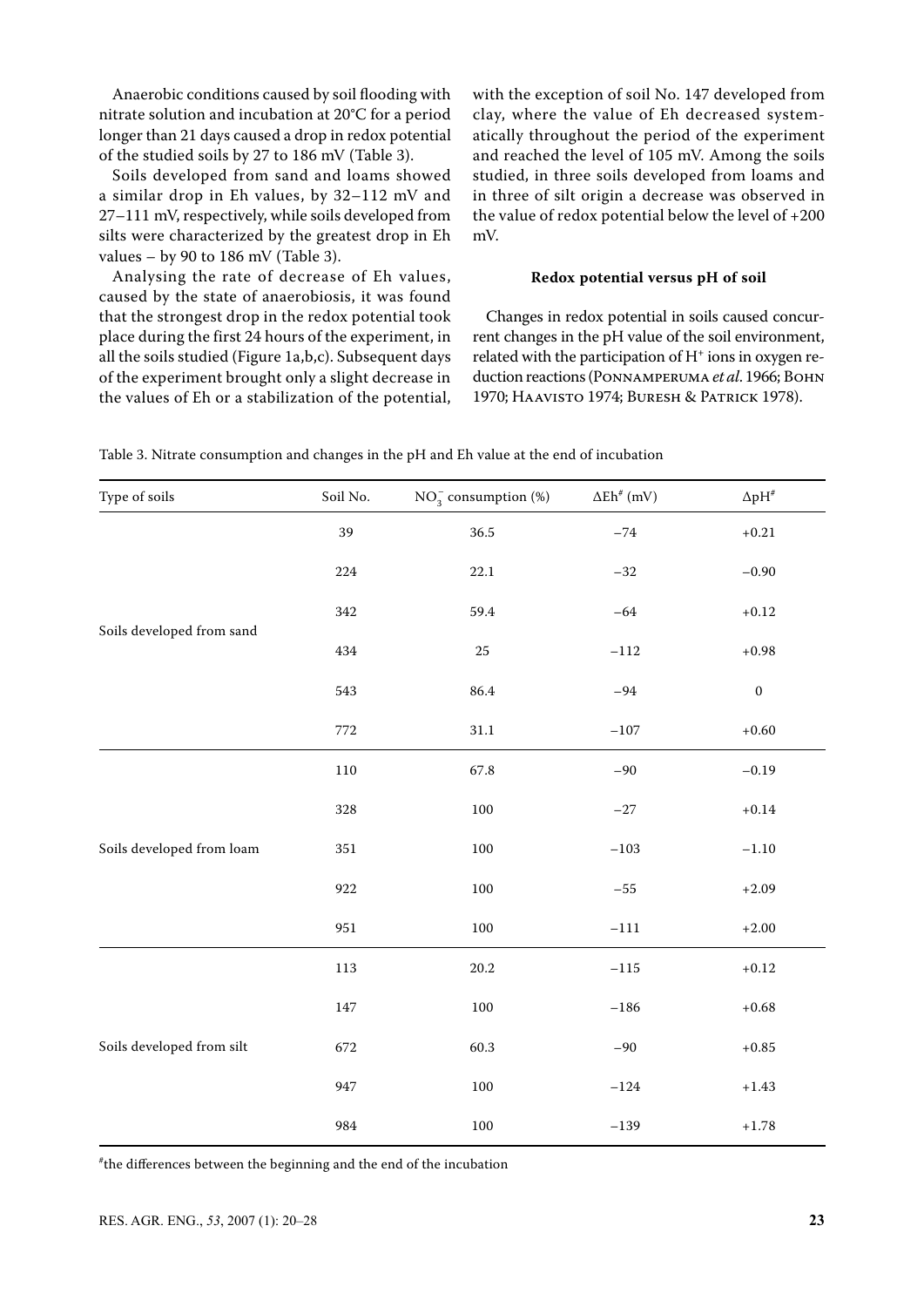



Days of incubation

Analysis of regression of redox potential of the studied Cambisols showed a curvilinear  $(y = a \ln(x) + b)$ , negatively correlated relation with the pH value of the soils ( $R^2 = 0.3041$ ,  $p < 0.001$ ). The range of variation of the reaction of the selected soils permitted the relation to be analysed over a very broad range of pH values, from very strongly acid soils to alkaline soils. Figure 2 presents Eh values of the soils as a function of pH during the period of 34-day incubation. Figure 3, on the other hand, presents the same relation for the initial condition of the soils. The relation is described by an exponential

Figure 1. Dynamics of redox potential (Eh) in the soils developed from sand (a), loam (b) and silt (c) during incubation

function (*y* =  $e^{a + bx}$ ), whith  $R^2$ =0.3642 (*p* < 0.01). The results obtained remain in conformance with the theoretical Eh which is negatively correlated with pH (Segel 1976).

Studies by Gliński and Stępniewska (1986) show that pH *in situ* under natural conditions is a dynamic value, subject to continual changes, and dependent on the soil moisture and on the oxidation status of the soil.

As follows from Table 4, after 34 days of incubation, in the final phase of the experiment, there were no very strongly acid soils, while there was an



Figure 2. Redox potential (Eh) as a function of pH value in the soils during incubation



Figure 3. Initial redox potential (Eh) as a function of initial pH value in the soils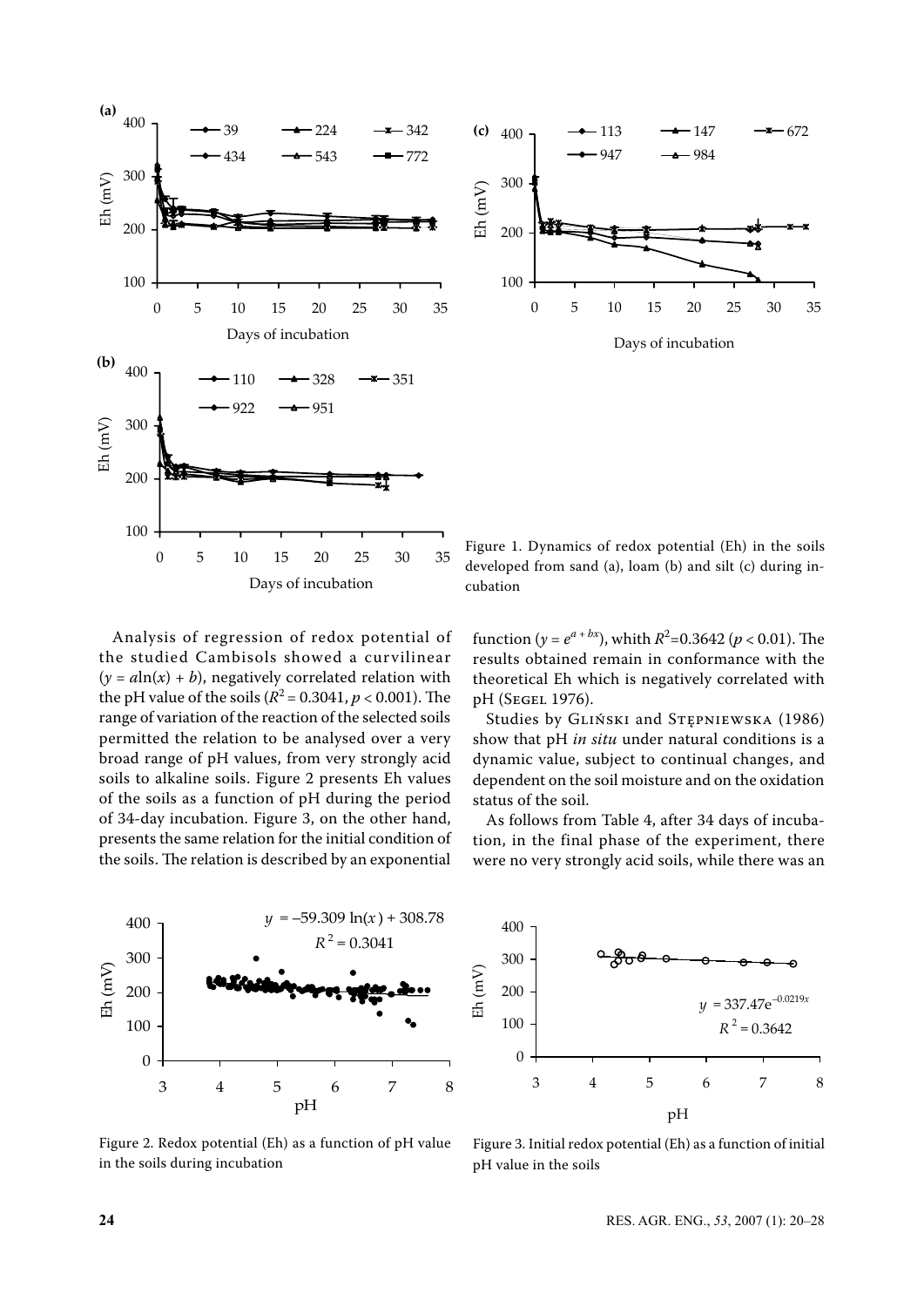| Soil reaction                          | Number of soil samples |                  |  |  |  |  |
|----------------------------------------|------------------------|------------------|--|--|--|--|
|                                        | before incubation      | after incubation |  |  |  |  |
| Very acid soils ( $pH < 4.5$ )         | 4                      | 0                |  |  |  |  |
| Acid soils $(pH 4.6-5.5)$              | 6                      | 6                |  |  |  |  |
| Slightly acid soils ( $pH$ 5.5–6.5)    |                        | 6                |  |  |  |  |
| Neutral reaction soils ( $pH$ 6.6–7.2) | 2                      | 2                |  |  |  |  |
| Alkaline reaction soils ( $pH > 7.2$ ) | 3                      | 2                |  |  |  |  |

Tble 4. Changes in reaction of soils (pH in soil suspension) at the beginning and at the end of incubation

increase in the number of lightly acid soils and a decrease in the number of soils with alkaline reaction. Among the soil developed from sands the maximum increase in the value of pH was approximately one unit at a drop in Eh value by 112 mV (Table 3), while the maximum decrease in pH observed in an alkaline soil was also approximately 1 unit (No. 224), with a slight drop in redox potential – 32 mV (Table 3). The maximum drop in pH for soils developed from loams was observed in the case of an alkaline soil with initial pH of 7.53 – by about 1 unit at ∆Eh = 103 mV (No. 351). Maximum increase in the value of pH was recorded in 2 very strongly acid soils – by about 2 units at  $\Delta$ Eh = 55 and 111 mV (No. 922 and No. 951, respectively), which caused that the soils shifted to the group of lightly acid soils. In soils developed from silts no decrease was observed in the value of pH. The increase of pH values (∆pH) in those soils varied from  $+0.12$  to  $+1.78$  with simultaneous drop in Eh by 115 (No. 113) and 139 mV (No. 984), respectively (Table 3). Similar changes in acidity of studied soils, caused by changes in redox potential, were observed also by other authors. STEPNIEWSKA (1988), in her study on the redox properties of mineral soils of Poland, found that maximum changes in soil pH depended on the values at full oxidation and amounted to +1.6 of a unit for acid soils with pH 5 and to –0.5 of a unit in the case of soils with

Table 5. Dynamics of redox potential processes in the soils during first three days of incubation

|                              | Soil No. | $\Delta$ Eh (mV) |                  | $\Delta NO_{3}^{-}$ (mg/kg/d) |              |           | $\Delta O$ <sub>2</sub> (%) |           |           |           |
|------------------------------|----------|------------------|------------------|-------------------------------|--------------|-----------|-----------------------------|-----------|-----------|-----------|
| Type of soils                |          | $1st$ day        | $2nd$ day        | $3rd$ day                     | $1st$ day    | $2nd$ day | $3rd$ day                   | $1st$ day | $2nd$ day | $3rd$ day |
|                              | 39       | 34               | 17               | 3                             | 0.11         | 1.58      | 4.83                        | 1.38      | 1.28      | 1.35      |
|                              | 224      | 16               | 16               | $\boldsymbol{0}$              | $\mathbf{0}$ | 0.19      | 7.8                         | 5.97      | 0.29      | 0.69      |
| Soils developed              | 342      | 56               | $\boldsymbol{0}$ | 5                             | 16.01        | 24.99     | 2.1                         | 3.51      | 0.52      | 3.51      |
| from sand                    | 434      | 99               | $\mathbf{0}$     | 5                             | 5.51         | 1.21      | 0.74                        | 4.82      | 1.09      | 0.01      |
|                              | 543      | 88               | $\mathbf{0}$     | $\boldsymbol{0}$              | 8.61         | 28.77     | 16.38                       | 7.07      | 0.45      | 0.39      |
|                              | 772      | 85               | $\mathbf{0}$     | $\mathbf{0}$                  | 3.31         | 1.63      | 5.34                        | 3.59      | 0.04      | 0.46      |
|                              | 110      | 54               | 19               | $\mathbf{0}$                  | 6.25         | 3.67      | 6.62                        | 3.82      | 0.60      | 1.28      |
|                              | 328      | 15               | 10               | $\mathbf{0}$                  | 5.62         | 66.62     | 36.92                       | 3.14      | 0.52      | 0.77      |
| Soils developed<br>from loam | 351      | 82               | 11               | $\mathbf{0}$                  | 16.38        | 27.3      | 33.03                       | 8.16      | 0.54      | 0.12      |
|                              | 922      | 18               | 12               | $\mathbf{0}$                  | 1.16         | 0.89      | 17.08                       | 5.63      | 1.22      | 0.03      |
|                              | 951      | 85               | 16               | $\mathbf{0}$                  | 14.66        | 0.74      | 3.43                        | 6.63      | 1.53      | 0.21      |
|                              | 113      | 104              | $\mathbf{0}$     | $\overline{4}$                | 3.61         | 3.61      | 2.66                        | 6.59      | 1.08      | 0.87      |
|                              | 147      | 86               | 3                | $\mathbf{0}$                  | 21.7         | 88.27     | $\mathbf{0}$                | 4.69      | 1.20      | 0.77      |
| Soils developed<br>from silt | 672      | 86               | $\mathbf{0}$     | 4                             | 8.03         | 8.13      | 19.95                       | 4.12      | 0.10      | 0.10      |
|                              | 947      | 91               | 7                | $\mathbf{0}$                  | 18.06        | 77.51     | 37.36                       | 4.74      | 2.61      | 0.06      |
|                              | 984      | 98               | $\mathbf{0}$     | 7                             | 4.13         | 1.4       | 11.9                        | 8.23      | 0.23      | 0.35      |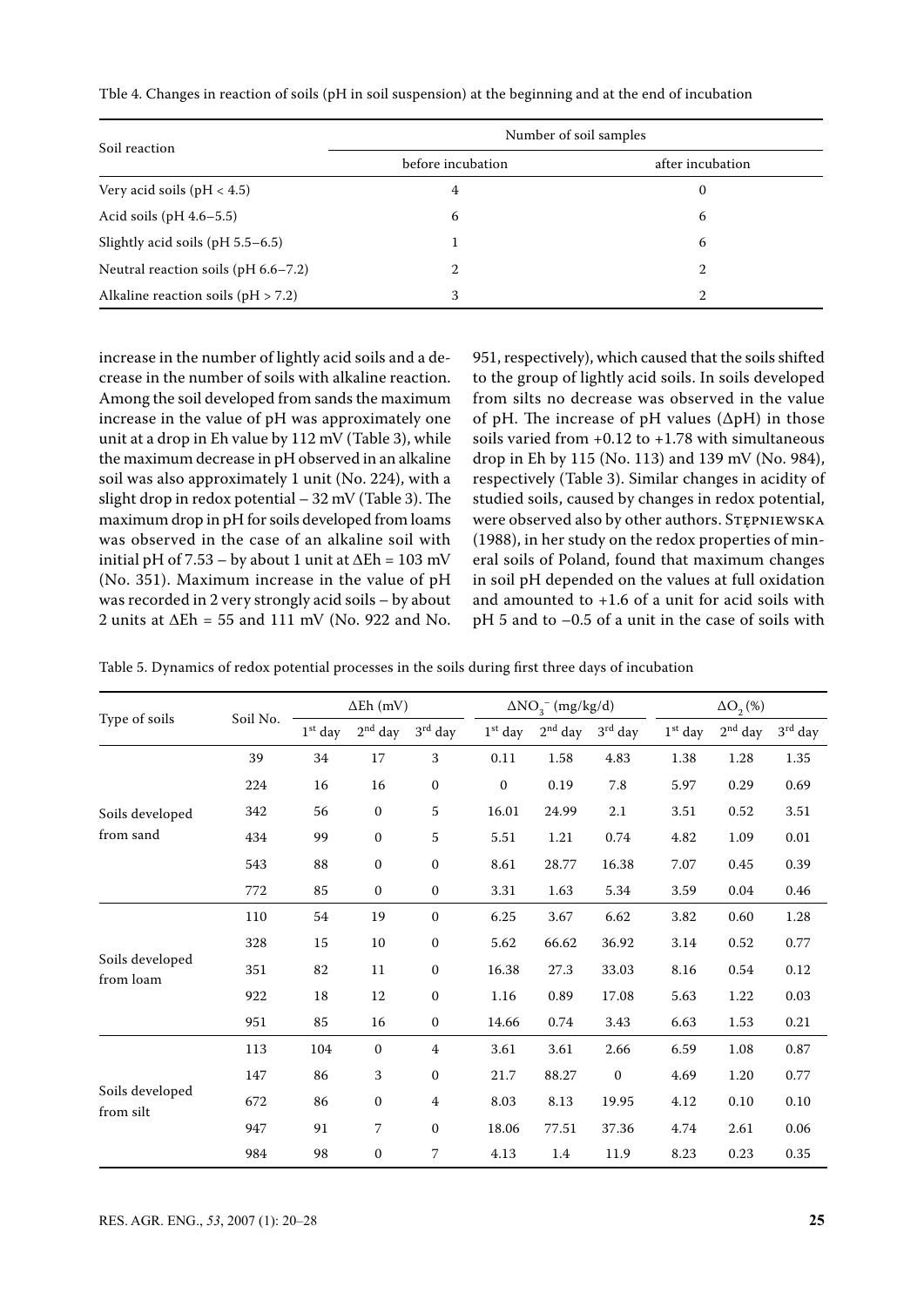pH above 7.5. In one of the acid soils, with pH 5.47, after 40 days of incubation the value of pH was 6.76 with a change in Eh from 371 to 212 mV. GLIŃSKI and Stępniewski (1985) state that the processes of reduction in soils are accompanied by a change in their reaction in the direction of neutral, i.e. pH value of acid soils increases and that of alkaline soils decreases, to stabilize after several weeks at the level of pH 6–7.5. Usually, however, those changes do not exceed 2 units of pH. Increase in the pH of acid soils after flooding is attributed by those authors to the acceptance of hydrogen ions by oxygen, mainly as a result of redox reactions taking place in the soil. In the case of nitrate reduction those reactions proceed as follows:

$$
NO_3^- + 2H^+ + 2e \rightarrow NO_2^- + H_2O
$$

Total reduction of  $2NO_3^-$  to  $N_2$  produces  $2OH^$ which caused an increase in the pH of the environment (Sprent 1987). Decrease of the pH of alkaline soil, on the other hand, is related to accumulation of  $\mathrm{CO}_2$  under anaerobic conditions (Ponnamperuma 1972).

#### **Redox potential versus nitrate content in soils**

As indicated in studies by numerous authors, the exhaustion of oxygen dissolved in water takes place within a few hours after flooding. In particular, there is a decrease of the redox potential of the soil, with the decrease of Eh value below +300 mV. The decrease was caused by the successive activation of redox pairs other than the  $O_2$ :H<sub>2</sub>O system, for example NO3 –:NO2 – (Gliński & Stępniewski 1985).

Under the effect of oxygen content in the soil dropping below 1% (v/v), anaerobic microorganisms begin to dominate in the soil. GLIŃSKI and Stępniewski (1985) state that soil flooding with water causes gradual decrease of redox potential until a certain fairly stable level is attained. The rate of the decrease and the value of Eh depend on the intensity of the process of reduction, determined by temperature and by the content of easily decomposable organic substrate, and by the content of oxidized inorganic compounds that are electron acceptors, including nitrates.

Flooding of the soils selected for the study, in which the content of available nitrates ranged from 104.53 to 167.42 mg  $NO_3^-$ -N/kg (native content +100 mg  $NO_3^-$ -N/kg), caused a decrease in the content of nitrates in soil suspension during the period of incubation. The soils studied showed varied activity in the reduction of nitrates, where the reduction of NO<sub>3</sub><sup>-</sup> varied from 20 to 100% (Table 3). Decrease in the content of nitrates was accompanied by a de-



Figure 4. Redox potential (Eh) as a function of nitrate concentration in the soils

crease in the value of redox potential which varied from 15 to 104 mV after the first 24 hours of incubation (Table 5). Statistical analysis of redox potential as a function of nitrate content showed a curvilinear relation which is best described by a logarithmic function with a determination coefficient of  $R^2$  = 0.3823 (*p* < 0.001). As can be seen in Figure 4, redox potential decreased slightly with decreasing content of nitrates, the decrease being approximately 60 mV. The highest 24-hour reduction of nitrates occurred for a relatively narrow range of Eh values between 200 and 210 mV (Figure 5).

Similar values of redox potential were observed by BAILEY and BEAUCHAMP (1971) in a loess soil with differing content of nitrates, where Eh was approximately +200 mV. The broadest range of redox potential values in the soils analyzed (from +200 to +340 mV) was recorded at nitrate content levels between 100 and 120 mg  $NO_3^-$ -N/kg. The limit value of nitrate content for the soils under study appears to be the value of approximately 100 mg  $NO_3^-$ -N/kg at which the value of Eh decreases in most of the



Figure 5. Daily reduction of  $\mathrm{NO}_3^-$  in the soils as a function of mean Eh values during the period of the experiment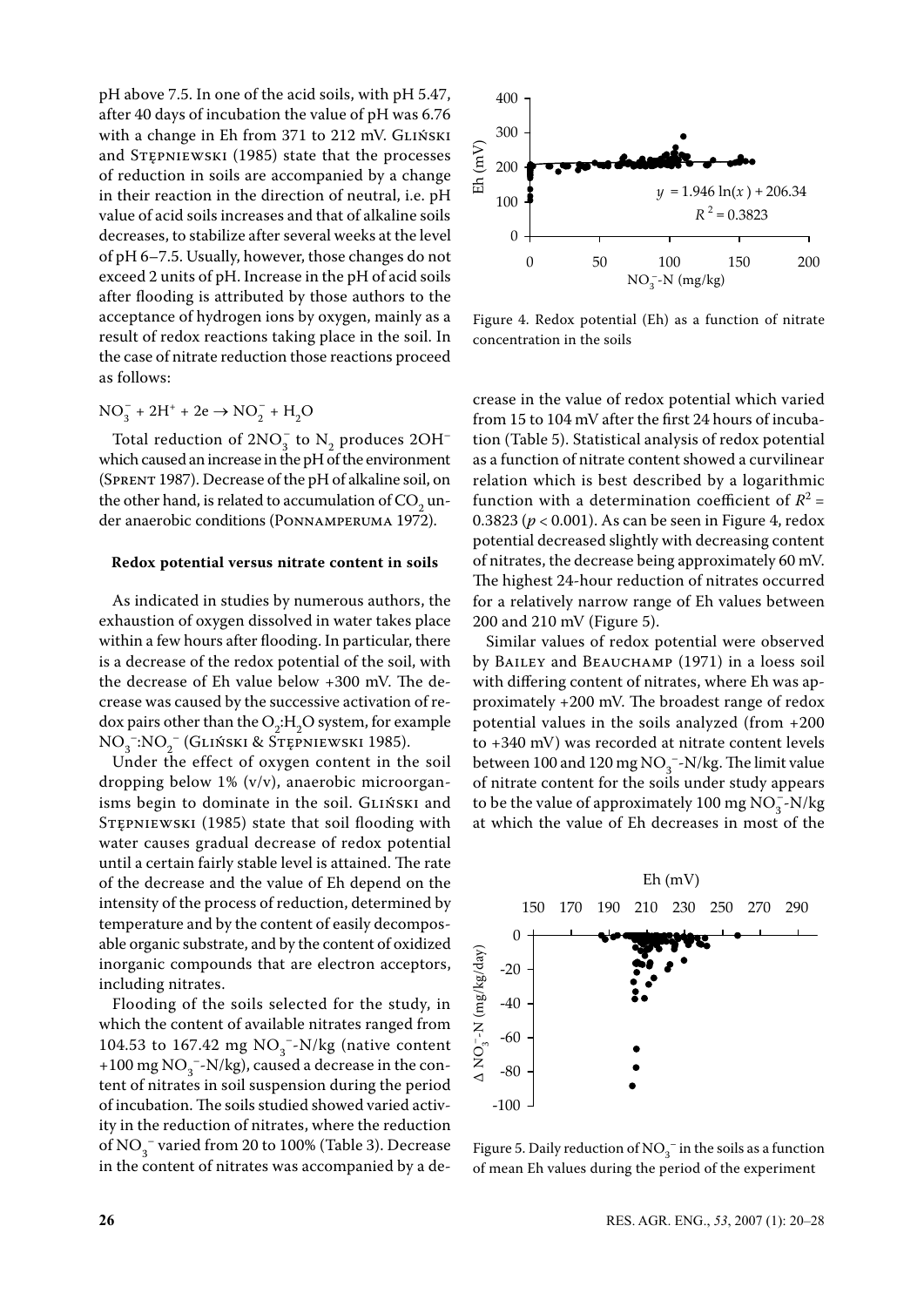soils. BAILEY and BEAUCHAMP (1971), in the study referred to above, observed a substantial drop in the value of Eh after the total depletion of nitrates. The conditions of our study do not confirm such a phenomenon, as in the soils where the content of nitrates dropped to zero the potential did decrease, but not as much as indicated by the authors mentioned above. The range of Eh at zero content of  $NO_3^-$  in soil suspension ranged from about +204 to +105 mV (Tables 2 and 3). Table 3 lists the soils in which no content of  $NO_3^-$  was recorded in the final phase of the experiment.

As indicated by the results presented in Table 5, the strongest drop in the value of Eh during the analysed initial three days of incubation occurred after the first 24 hours in all of the soils analysed, while the distribution of nitrates in the period under analysis increased with the time in most of the soils. It is to be assumed that a part of the microbes inhabiting the soils studied preferred oxygen, during the first day, as an electron acceptor. On successive days the participation of nitrates in the respiratory processes of the microbes studied increased, with simultaneous depletion of free oxygen. It can, therefore, be stated that it was the decrease in the content of  $O_2$  in soil suspension, clearly observed during the initial 24 hours of incubation (Table 5), that was the cause of the notable drop in the Eh values on the first day of incubation. Soil oxygenation status, usually inversely proportional to the amount of water in soil, is in many studies considered to be the key factor affecting the production of  $N_2O$ . That inverse relation between the rate of denitrification and the content of oxygen is described in numerous publications (BAILEY & BEAUCHAMP 1971; FOCHT 1974; Burton & Beauchamp 1985).

#### **Conclusions**

(1) The strongest decrease in redox potential, caused by the state of anaerobiosis, occurred during the initial 24 hours of the experiment in all the soils under study.

(2) Redox potential was negatively correlated with the pH value of the soils studied (for  $R^2 = 0.3041$ ;  $p < 0.001$ ).

(3) In the course of the whole experiment a lowering tendency was observed in the pH values of alkaline and neutral soils, and an increase in the pH of strongly acid and acid soils.

(4) The studied soils showed varied activity in nitrate reduction, where the reduction of  $NO_3^-$  varied from 20 to 100% depending on type of soil and on time of incubation.

(5) With a decrease in the content of nitrates within the range from about 100 to approx. 10 mg  $NO<sub>3</sub><sup>-</sup>N/kg$ , redox potential decreased from 250 to 190 mV. The greatest 24-hour reduction of nitrates coincides with Eh values within the narrow range between 200 and 210 mV.

(6) Statistical analysis of redox potential in the function of nitrate content showed a curvilinear relation which is best described by a logarithmic function with determination coefficient of  $R^2 =$ 0.3823 ( $p < 0.001$ ).

#### **R e f e r e n c e s**

- BAILEY L.D., BEAUCHAMP E.G. (1971): Nitrate reduction, and redox potentials measured with permanently and temporarily placed platinum electrodes in saturated soils. Canadian Journal of Soil Science, **51**: 51–58.
- BETLACH M.R., TIEDJE J.M. (1981): Kinetic explanation for accumulation of nitrite, nitric oxide, and nitrous oxide during bacterial denitrification. Applied and Environmental Microbiology, **42**: 1074–1084.
- Bohn H.L. (1970): Redox potentials. Soil Science, **112**: 39–45.
- BURESH R.J., PATRICK J.R. (1978): Nitrate reduction of ammonium in anaerobic soil. Soil Science Society of America Journal, **42**: 913–918.
- BURTON D.L., BEAUCHAMP E.G. (1985): Denitrification rate relationship with soil parameters in the field. Communications in Soil Science and Plant Analysis, **16**: 539–549.
- Fenchel T., Blackburn T.H. (1979): Bacteria and Mineral Cycling. Chapter 5. Academic Press, London.
- Focht D.D. (1974): The effect of temperature, pH and aeration on production of nitrous oxide and gaseous nitrogen – a zero order kinetic model. Soil Science, **118**: 173–179.
- Gliński J., Stępniewski W. (1985): Soil Aeration and its Role for Plants. CRC Press Inc., Boca Raton**.**
- Gliński J., Stępniewska Z. (1986): An evaluation of soil resistance to reduction processes. Polish Journal of Soil Science, **X**(1–2): 15–19.
- Haavisto V.F. (1974): Effects of heavy rainfall on redox potential and acidity of waterlogged peat. Canadian Journal of Soil Science, **54**: 133–135.
- Ingraham J.L. (1981): Microbiology and genetics of denitrifiers. In: Delwiche C.C. (ed.): Denitrification, Nitrification and Atmospheric Nitrous Oxide. John Wiley and Sons, New York.
- Malicki M., Walczak R. (1983): A gauge of the redox potential and oxygen diffusion rate in the soil with an automatic regulation of cathode potential. Zeszyty Problemowe Postępów Nauk Rolniczych, **220**: 447–451. (in Polish)
- Müller M.M, Subderman V., Skujins J. (1980): Denitrification in low pH Spodsols and peats determined with